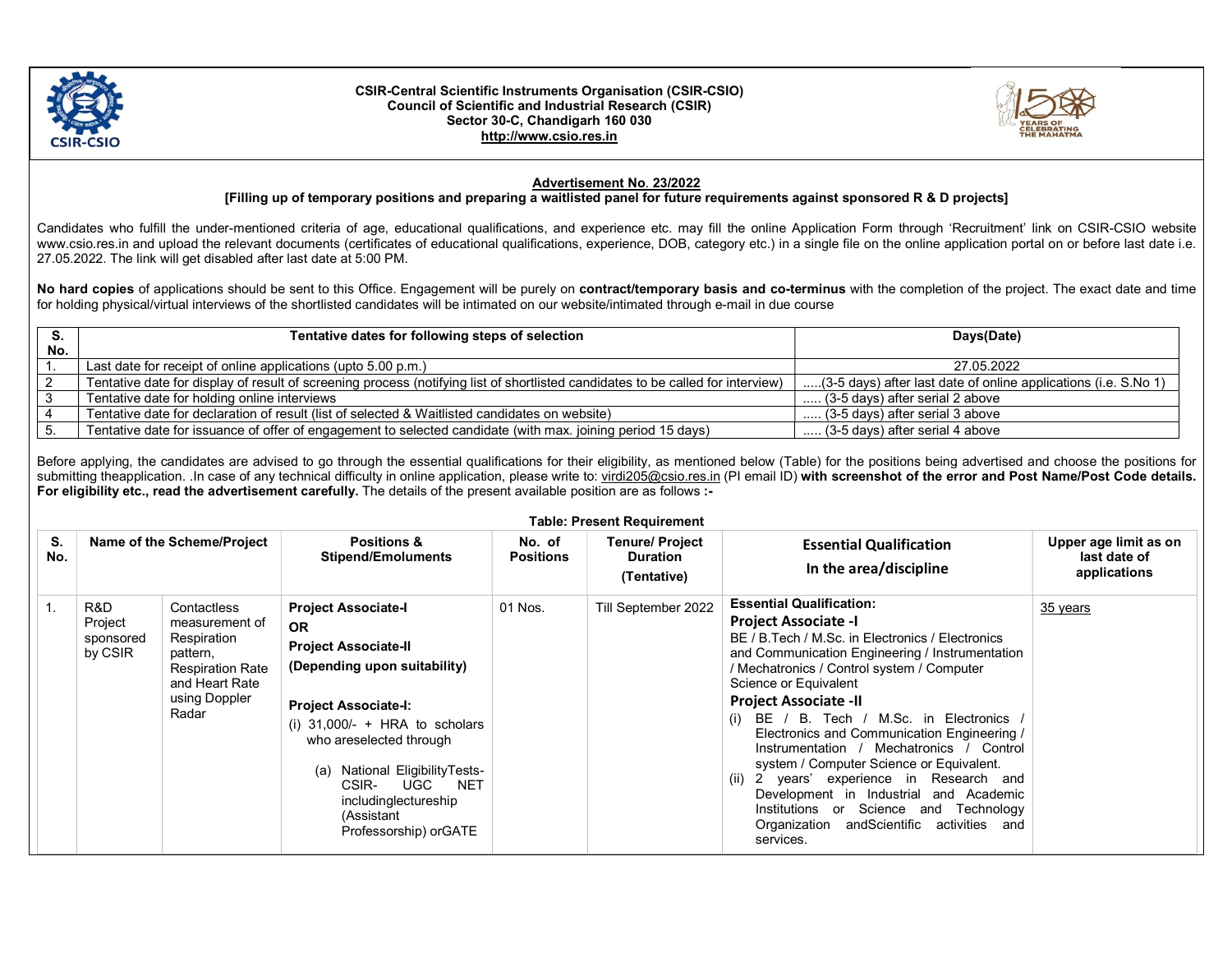|                                    | Includinglectureship<br>(Assistant |   |                  |  |
|------------------------------------|------------------------------------|---|------------------|--|
|                                    |                                    |   |                  |  |
|                                    | Professorship) or GATE             |   |                  |  |
|                                    |                                    |   |                  |  |
|                                    |                                    |   |                  |  |
|                                    |                                    |   |                  |  |
|                                    |                                    |   |                  |  |
|                                    | ${\sf OR}$                         |   |                  |  |
|                                    |                                    |   |                  |  |
|                                    |                                    |   |                  |  |
|                                    | (b) Aselection<br>process          |   |                  |  |
|                                    |                                    |   |                  |  |
|                                    | National<br>through                |   |                  |  |
|                                    |                                    |   |                  |  |
|                                    | levelexamination                   |   |                  |  |
|                                    |                                    |   |                  |  |
|                                    | conducted<br>by                    |   |                  |  |
|                                    |                                    |   |                  |  |
|                                    | CentralGovernment                  |   |                  |  |
|                                    |                                    |   |                  |  |
|                                    | Department<br>and                  |   |                  |  |
|                                    |                                    |   |                  |  |
|                                    | theirAgencies<br>and               |   |                  |  |
|                                    |                                    |   |                  |  |
|                                    |                                    |   |                  |  |
|                                    | institutions.                      |   |                  |  |
|                                    |                                    |   |                  |  |
|                                    |                                    |   |                  |  |
|                                    |                                    |   |                  |  |
|                                    |                                    |   |                  |  |
|                                    |                                    |   |                  |  |
|                                    |                                    |   |                  |  |
|                                    |                                    |   |                  |  |
|                                    | OR                                 |   |                  |  |
|                                    |                                    |   |                  |  |
|                                    |                                    |   |                  |  |
|                                    |                                    |   |                  |  |
|                                    |                                    |   |                  |  |
|                                    | 28.000/- + HRA for                 |   |                  |  |
|                                    |                                    |   |                  |  |
|                                    | those who do not fall              |   |                  |  |
|                                    |                                    |   |                  |  |
|                                    |                                    |   |                  |  |
|                                    | under (i) above.                   |   |                  |  |
|                                    |                                    |   |                  |  |
|                                    |                                    |   |                  |  |
| <b>Total vacancies (Tentative)</b> | 01 No                              | ⊷ | $\sim$<br>$\sim$ |  |

#Experience: Experience shall be counted after obtaining the minimum prescribed qualification